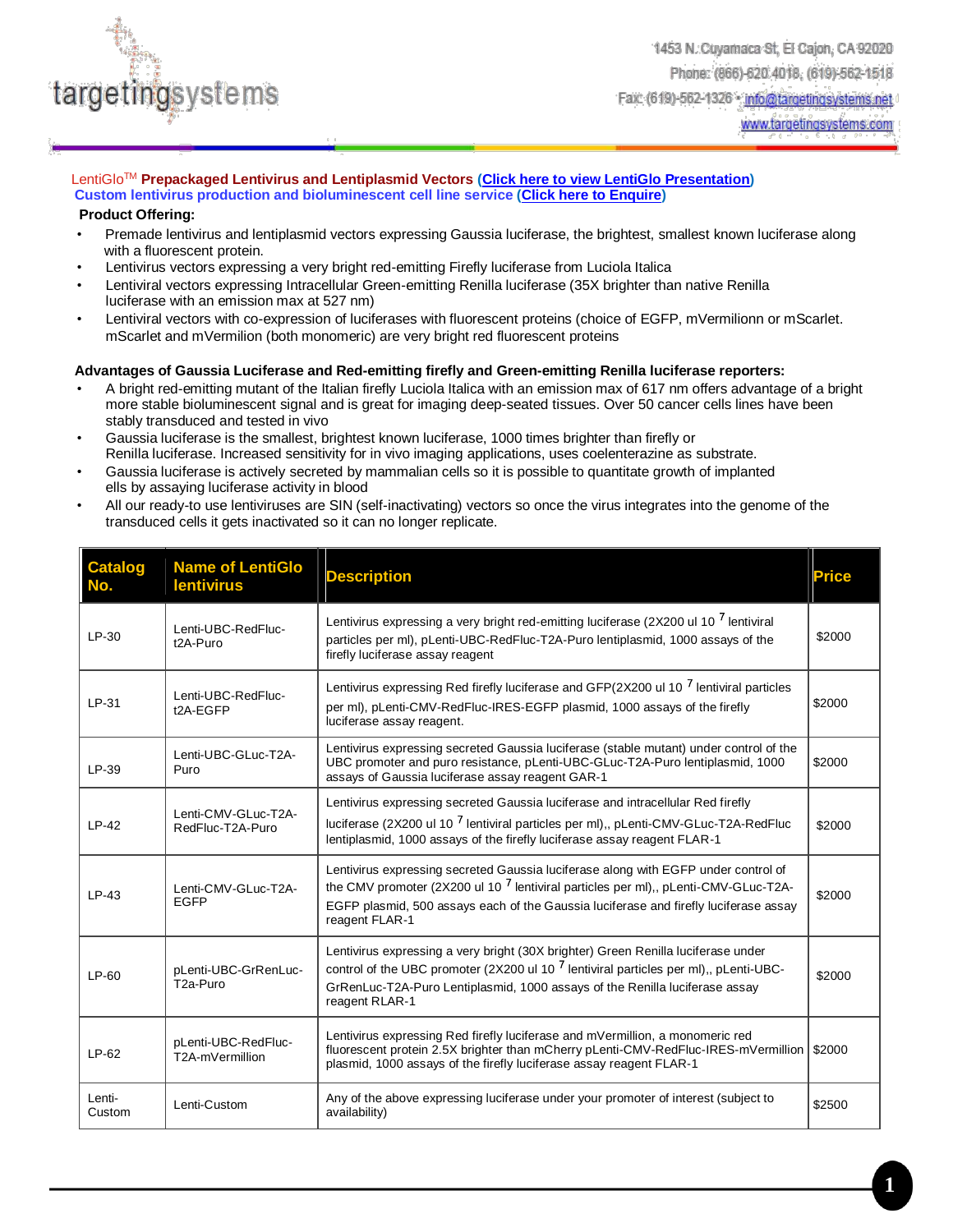

1453 N. Cuyamaca St, El Cajon, CA 92020 Phone: (866)-620 4018, (619)-562-1518 Fax: (619)-562-1326 · info@targetingsystems.net www.targetingsystems.com

### **Figure 1: Human medulloblastoma cells transduced with a lentivirus co-expressing a red-emitting firefly luciferase along with RFP**





**Figure 2:** Intrahepatic luciferase luminescence detected by real-time imaging (Xenogen IVIS® Spectrum Bioluminescence). **(1)** Strong luminescence signals are noted on the right upper abdomen of a mouse treated with magnet 14 days post intrahepatic injection of mEP cells labeled with UBC-RedFluc-tdtomato. **(2)** No signal seen in negative control. **Data courtesy of Dr Jeffrey Fair's lab, Cedar Sinai Hospital, Los Angeles, CA.**

## **Gaussia luciferase levels in blood are linear with respect to implanted cell number**







**Figure 3 : (Left) Different numbers of Gli36 human glioma cells expressing-Gluc (Gli36-Gluc) were implanted subcutaneously in mice and 3 days later, mice were injected i.v. with coelenterazine (4 mg/kg body weight) and imaged with CCD camera. (right) Total relative light units (RLU) per second was calculated for tumors in (red line). Gluc activity was measured in 5 µl blood (blue line) or urine (green) after addition of 100 µL 100 µM coelenterazine This figure appears in a publication** -Wurdinger T, Pike L, Badr C, de Klein R, Weissleder R, Breakefield XO, Tannous BA. A secreted luciferase for ex vivo monitoring of in vivo processes Nature Methods 2008;5:171-173 (Journal cover) ADDITIONAL RESOURCES: POWERPOINT PRESENTSTION UNDER TECHNICAL RESOURCES SECTION ON OUR WEBSITE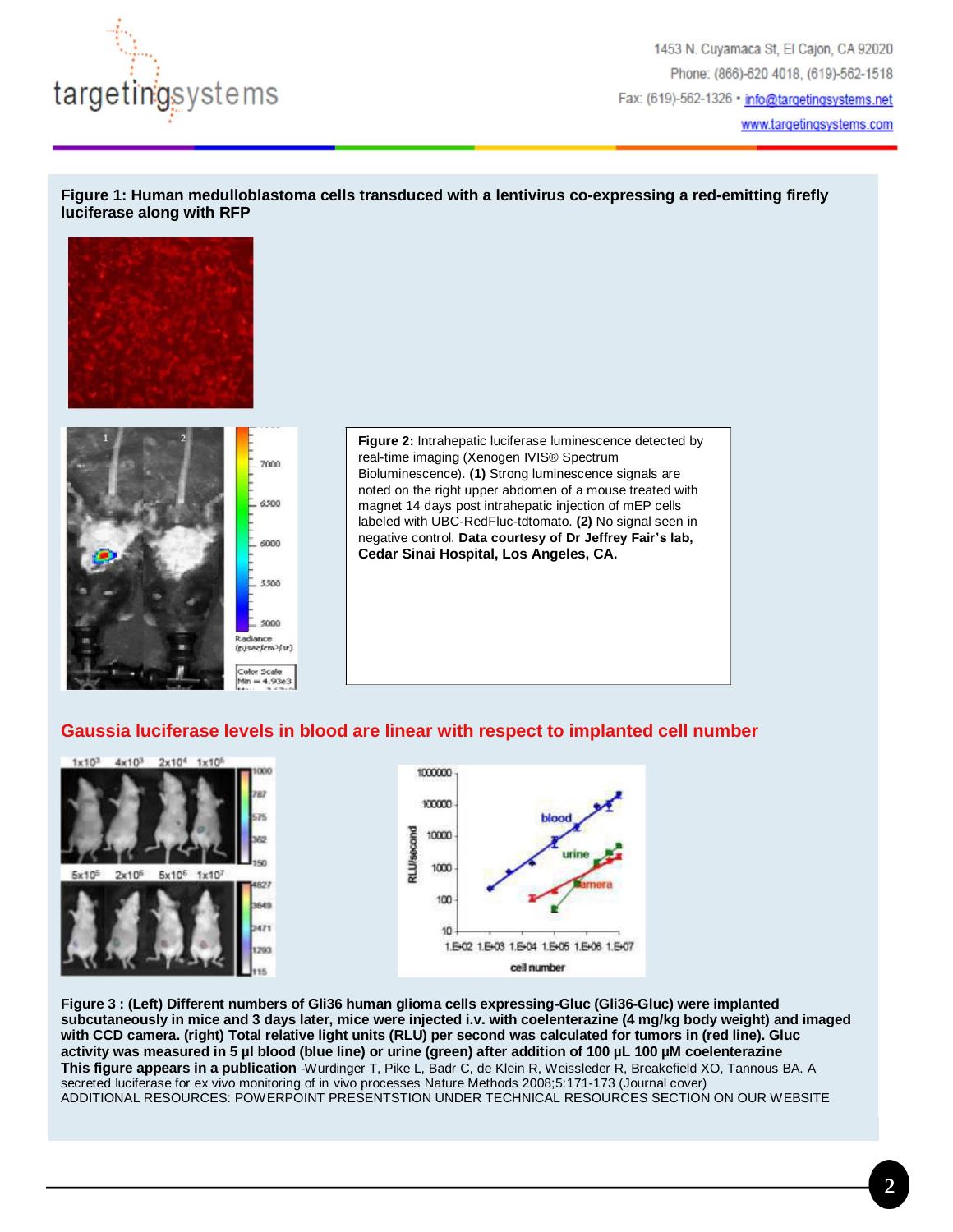

Promoter Options:CMV and UBC Selection- Puromycin resistance or GFP Reporter Combinations : Red-emitting firefly luciferase, Gaussia luciferase and Green-emittign renilla luci LentiiGlo kits with the following lentiplasmids and packaged ready-to-use lentiviruses are available Red firefly luciferase-IRES-EGFP (catalog #LP-08) Red-firefly luciferase-T2A-Puro (catalog # LP-30) Red firefly luciferase-T2A-EGFP (catalog #Lp31) Green Renilla luciferase-T2A-Puro (catalog # Lp33) Gaussia luciferase-T2A-EGFP (catalog #LP-07N) Gaussia luciferase-T2A-Puro (catalog # LP-32)

## **All kits include ready to use lentivirus, the lentiplasmid and luciferase assay reagent (1000 assays)**

- Alternate Luciferase reporter options:
- Bright red-emitting Luciola luciferase (emission max 617 nm)
- Green Renilla luciferase (40X brighter than commercially available blue-emitting Renilla luciferase, engineered for improved stability in vivo)
- Cypridina luciferase (secreted reporter)

For more information, click on teh links below or visit our website [http://www.targetingsystems.net](http://click.icptrack.com/icp/relay.php?r=10096063&msgid=236618&act=4WZE&c=1097101&destination=http://www.targetingsystems.net/) **Related resources::**

### **Poster presentation:**

Applications for Gaussia luciferase for imaging of stem cells using LentiGlo. View poster presentation link on our website under "Technical Resources"

<http://www.targetingsystems.net/technical-resources.html>

Technology spotlight emphasizing use of Dr Branchini's red-emitting luciferase for tumor imaging. The redemitting

Luciola luciferase offered by us has been originally licensed from Dr Branchini's lab (Connecticut College) but is an improved version being about a 1000-fold brighter than the native Luciola luciferase [http://www.rsc.org/Publishing/Journals/cb/Volume/2009/1/Light\\_up.asp](http://www.rsc.org/Publishing/Journals/cb/Volume/2009/1/Light_up.asp)

To place orders or for more information, please call us at 1(888)818-2446 or (619)562 1518 or FAX us at (619)562 1326. You can also contact us via email [info@targetingsystems.net](mailto:info@targetingsystems.net)

## **Targeting Systems**

1453 N Cuyamaca St El Cajon, CA 92020 Telephone: 888-818-2446; Fax: 619-562-1326 **[www.targetingsystems.net](http://www.targetingsystems.net/)**

**Licensing::** LentiGlo products and lentiplasmid vectors are sold for research purposes only and covered by

multiple patents. For information regarding licensing issues please contact technology transfer by email info@targetingsystems.net 1-866-620-4018.

The red-emitting firefly luciferase from the Italian firefly Luciola Italica is covered by issued and pending patents held-licensed by Targeting Systems. Please contact Dr Rampyari Walia at 619 249-2457 or 619 562- 1518 regarding licensing